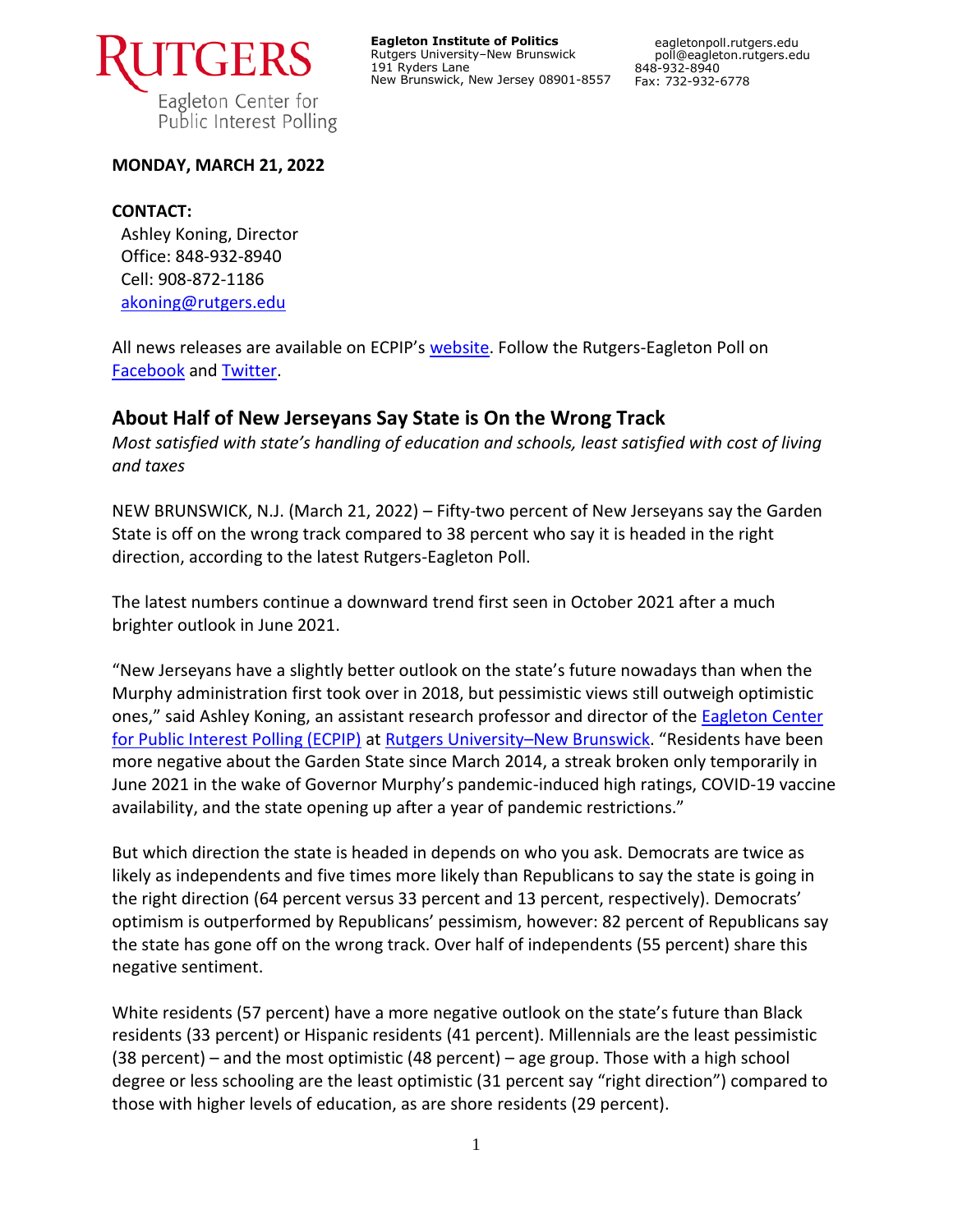When asked how satisfied they are with the New Jersey state government's handling of various services, residents' ratings depend on the particular service, ranging from widespread positivity to strong pessimism.

Nothing upsets New Jerseyans more than how their state government has handled financial areas like affordability and taxes. When it comes to the cost of living and affordability, eight in 10 are dissatisfied at some level – 51 percent "very," 29 percent "somewhat" – with how the government manages the issue. On the other hand, 17 percent are "somewhat" satisfied, and just 3 percent are "very" satisfied. Similarly, three-quarters are dissatisfied (50 percent "very," 26 percent "somewhat") with how the state is handing taxes, compared to one in five who are satisfied (3 percent "very," 18 percent "somewhat").

Just over half express some level of dissatisfaction with how the state government is handling the budget and government spending (32 percent "very" dissatisfied, 23 percent "somewhat"), while over a third are more positive on this issue (6 percent "very" satisfied, 30 percent "somewhat").

New Jerseyans are more split on how the state is doing regarding mental health and addiction (36 percent satisfied, 47 dissatisfied) and transportation and infrastructure (48 percent satisfied, 48 dissatisfied), with most responses residing somewhere in the middle.

Over half are satisfied with how the state is doing on the handling of the pandemic (54 percent satisfied, 45 percent dissatisfied), economy and job market (55 percent satisfied, 44 dissatisfied), crime and safety (57 percent satisfied, 43 dissatisfied), and the environment (58 percent satisfied, 38 dissatisfied).

New Jerseyans are the most satisfied when it comes to how the state government is handling health care (16 percent "very," 45 percent "somewhat") and education and schools (25 percent "very," 40 percent "somewhat"). While over six in 10 say they are satisfied with the state's education system and schools, just around three in ten are dissatisfied – the lowest level of dissatisfaction seen on any issue.

"Satisfaction with how the New Jersey state government is handling a range of issues has changed little in the past four years despite the change in administration in 2018," noted Koning. "Taxes and affordability are issues that have continually plagued the state, at least in the past five decades that we have been polling, while education has always been viewed as a strong point."

Results are from a statewide poll of 1,044 adults contacted by live interviewers on landlines and cell phones from February 25 – March 4. The full sample has a margin of error of  $+/-3.5$ percentage points.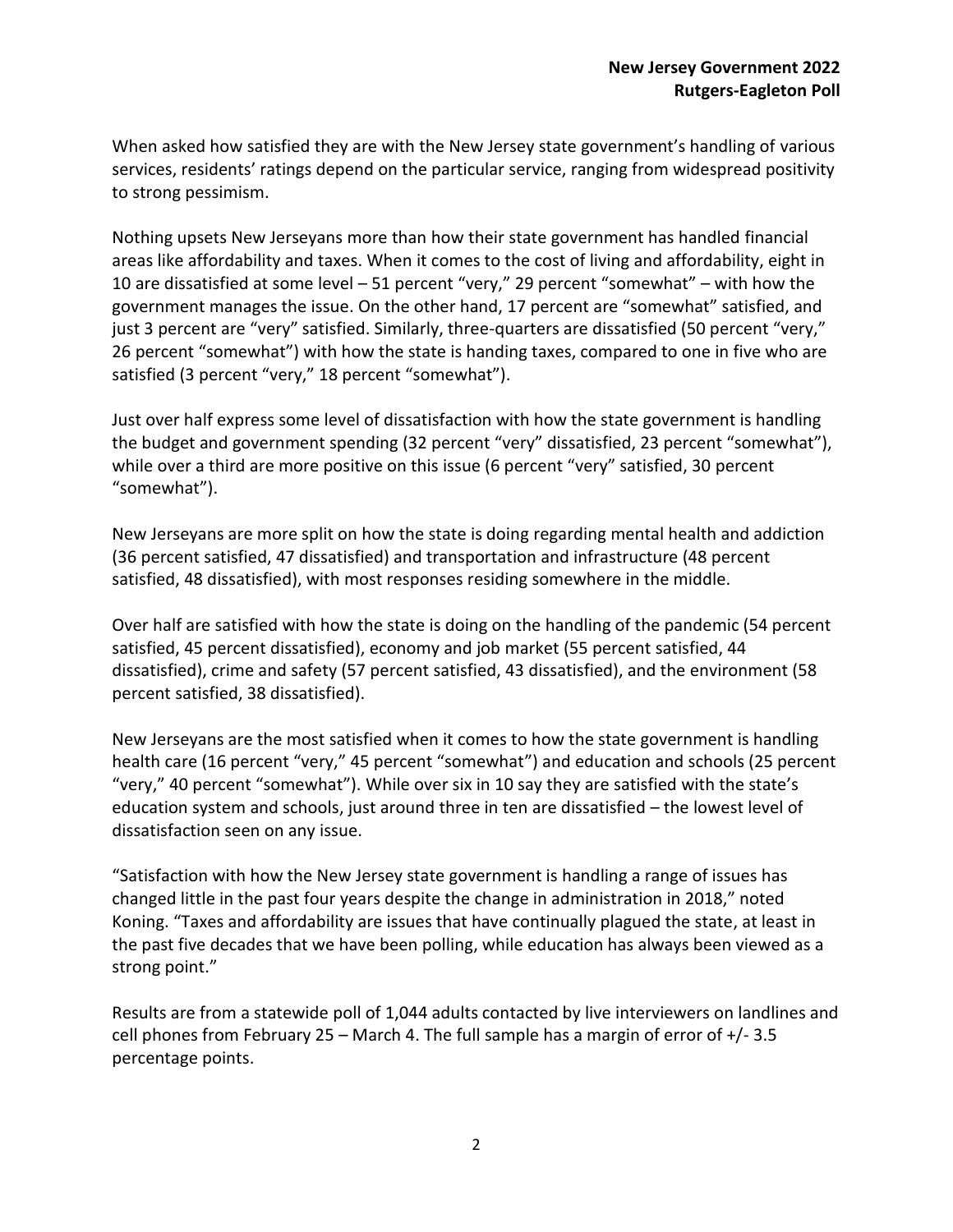#### **# # #**

**Broadcast interviews:** Rutgers University–New Brunswick has broadcast-quality TV and radio studios available for remote live or taped interviews with Rutgers experts. For more information, contact Megan Schumann at [megan.schumann@rutgers.edu.](mailto:megan.schumann@rutgers.edu)

## *ABOUT RUTGERS—NEW BRUNSWICK*

*Rutgers University–New Brunswick is where Rutgers, the State University of New Jersey, began more than 250 years ago. Ranked among the world's top 60 universities, Rutgers's flagship university is a leading public research institution and a member of the prestigious Association of American Universities. It is home to internationally acclaimed faculty and has 12 degreegranting schools and a Division I Athletics program. It is the Big Ten Conference's most diverse university. Through its community of teachers, scholars, artists, scientists, and healers, Rutgers is equipped as never before to transform lives.*

# *ABOUT THE EAGLETON CENTER FOR PUBLIC INTEREST POLLING (ECPIP)*

*Home of the Rutgers-Eagleton Poll, ECPIP was established in 1971 and is the oldest and one of the most respected university-based statewide polling operations in the United States. Now celebrating its 50th year and with the publication of over 200 polls, ECPIP's mission is to provide scientifically sound, non-partisan information about public opinion. To read more about ECPIP and view all of our press releases, published research, and data archive, please visit our website: [eagletonpoll.rutgers.edu.](http://eagletonpoll.rutgers.edu/) You can also visit our [Facebook](https://www.facebook.com/RutgersEagletonPoll/) and [Twitter.](https://twitter.com/eagletonpoll)*

## *ABOUT THE EAGLETON INSTITUTE OF POLITICS*

*The Eagleton Center for Public Interest Polling is a unit of the Eagleton Institute of Politics at Rutgers University-New Brunswick. The Eagleton Institute studies how American politics and government work and change, analyzes how the democracy might improve, and promotes political participation and civic engagement. The Institute explores state and national politics through research, education, and public service, linking the study of politics with its day-to-day practice. To learn more about Eagleton programs and expertise, visit [eagleton.rutgers.edu.](http://eagleton.rutgers.edu/)*

## **QUESTIONS AND TABLES START ON THE FOLLOWING PAGE**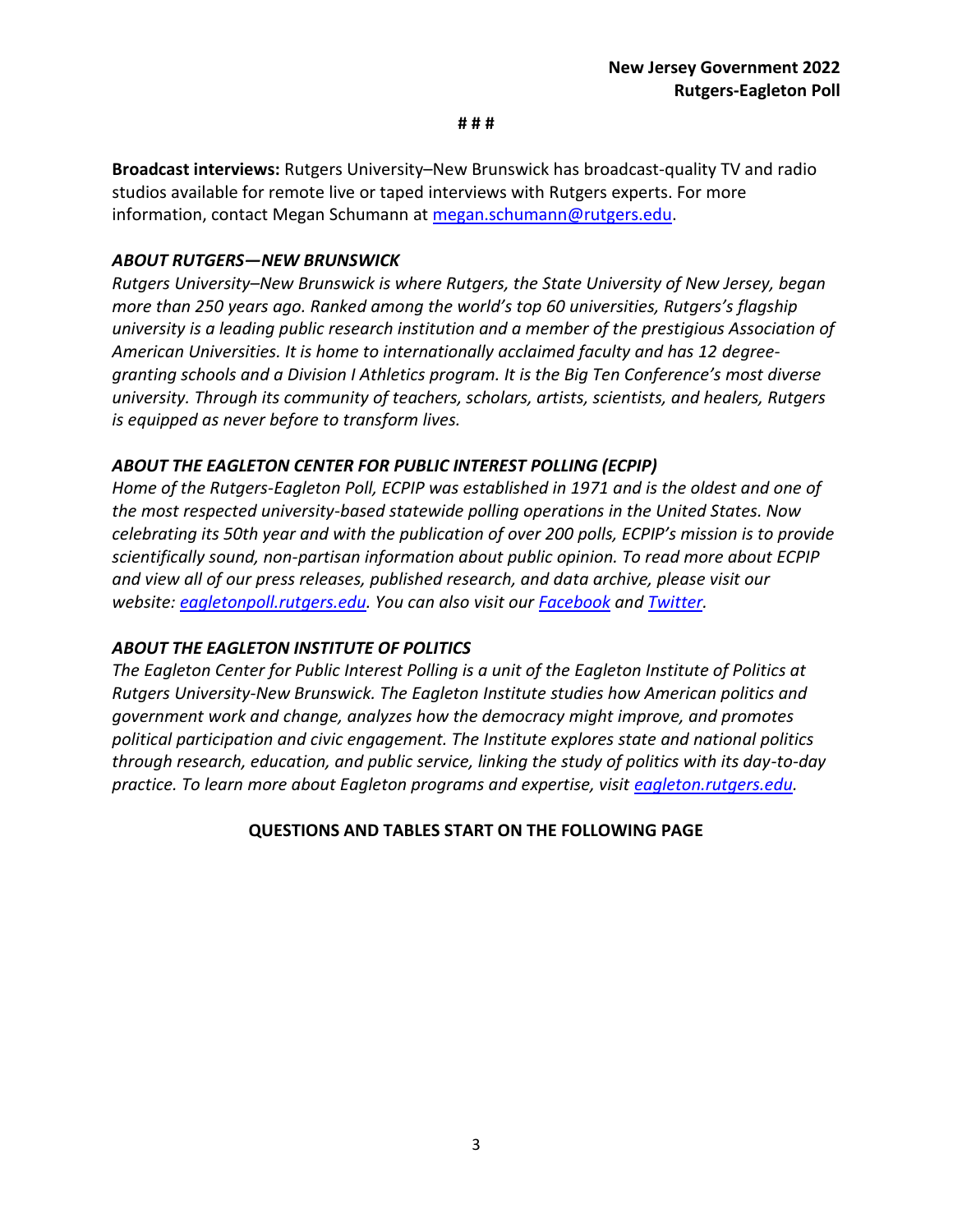# **Questions and Tables**

*The questions covered in this release are listed below. Column percentages may not add to 100% due to rounding. Respondents are New Jersey adults; all percentages are of weighted results. Interpret groups with samples sizes under 100 with extreme caution.*

**NJ11. In general, would you say the state of New Jersey is currently going in the right direction, or has it gone off on the wrong track?**

| Going in right direction | 38%  |
|--------------------------|------|
| On the wrong track       | 52%  |
| Don't know               | 10%  |
| Unweighted N=            | 1031 |

|                 |     | Party ID |     |     | Gender | Race or Ethnicity |            |      | Age   |       |       |       |     |
|-----------------|-----|----------|-----|-----|--------|-------------------|------------|------|-------|-------|-------|-------|-----|
|                 | Dem | Ind      | Rep | Man | Woman  | Wht               | <b>Blk</b> | Hisp | Other | 18-34 | 35-49 | 50-64 | 65+ |
| Right direction | 64% | 33%      | 13% | 36% | 40%    | 35%               | 50%        | 43%  | 44%   | 48%   | 32%   | 34%   | 40% |
| Wrong track     | 26% | 55%      | 82% | 52% | 51%    | 57%               | 33%        | 41%  | 49%   | 38%   | 57%   | 58%   | 52% |
| DK              | 10% | 12%      | 5%  | 12% | 9%     | 7%                | 17%        | 16%  | 7%    | 14%   | 11%   | 8%    | 8%  |
| Unwt $N=$       | 337 | 422      | 228 | 501 | 507    | 569               | 115        | 188  | 96    | 229   | 237   | 327   | 220 |

|                 | Income       |               |            |          | Region |        |        |       | Education |       |         |         |      |
|-----------------|--------------|---------------|------------|----------|--------|--------|--------|-------|-----------|-------|---------|---------|------|
|                 | $<$ \$50 $K$ | \$50K-        | \$100K-    | $$150K+$ | Urban  | Suburb | Exurba | Phil/ | Shore     | HS or | Some    | College | Grad |
|                 |              | $<$ \$100 $<$ | $<$ \$150K |          |        |        | n      | South |           | less  | college | grad    | work |
| Right direction | 39%          | 38%           | 39%        | 41%      | 47%    | 41%    | 35%    | 35%   | 29%       | 31%   | 37%     | 44%     | 45%  |
| Wrong track     | 51%          | 49%           | 53%        | 53%      | 35%    | 50%    | 53%    | 59%   | 61%       | 58%   | 50%     | 49%     | 46%  |
| DK              | 10%          | 13%           | 8%         | 7%       | 18%    | 8%     | 12%    | 6%    | 10%       | 11%   | 13%     | 7%      | 9%   |
| Unwt $N=$       | 219          | 282           | 166        | 217      | 173    | 361    | 144    | 173   | 180       | 176   | 290     | 283     | 268  |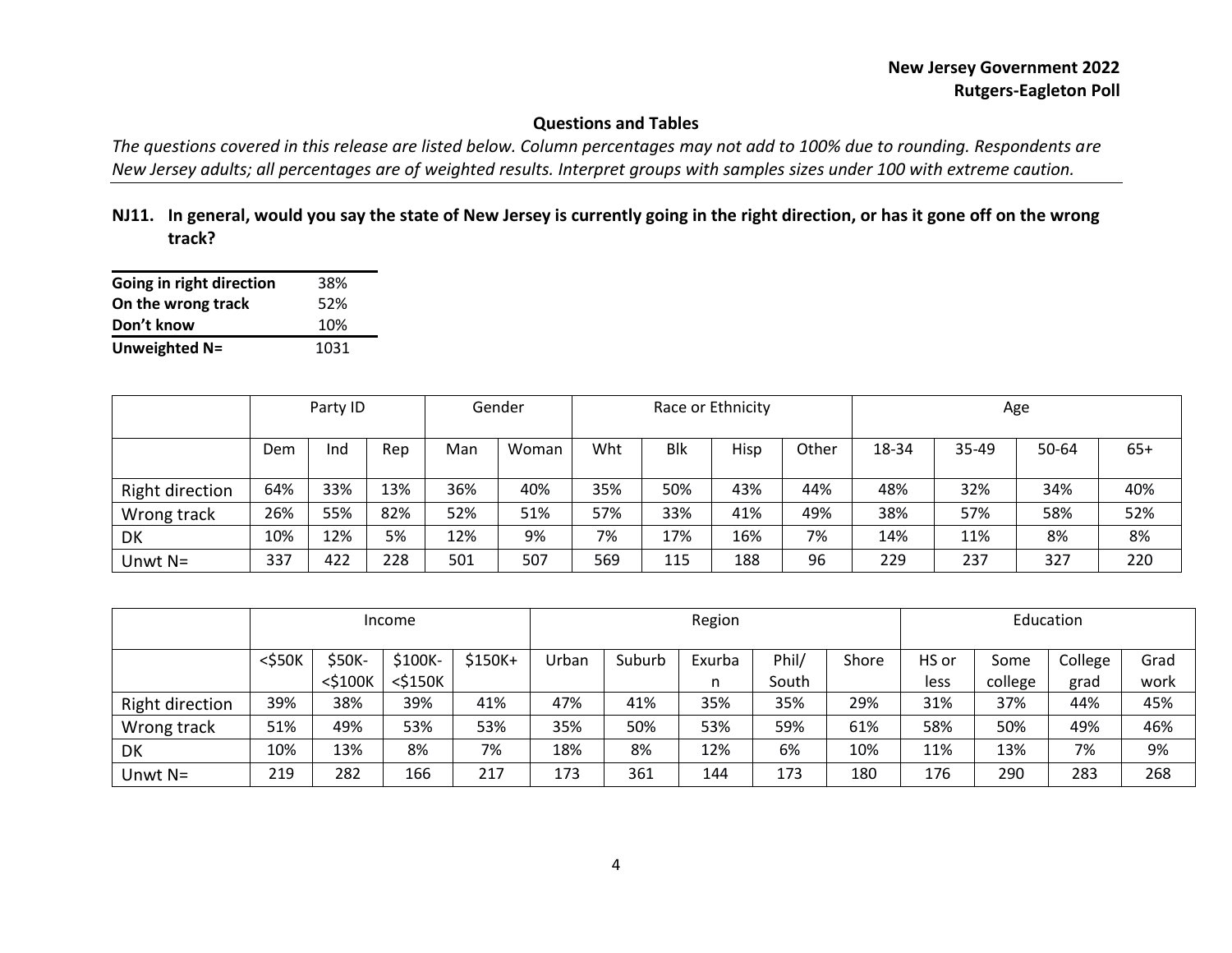**NJ17. I am now going to list some specific areas where I would like you to tell me if you are very satisfied, somewhat satisfied, somewhat dissatisfied, or very dissatisfied with how they are being handled by the New Jersey state government. First:** *Note: This question was part of a split sample. Half of respondents received NJ16 and half received NJ17. Within NJ17, half received the first six items and half received the second six items. All respondents who received NJ16 were asked about the COVID-19 pandemic.*

|                           |                            |       | <b>State Budget and</b> | <b>Education and</b> |                         |
|---------------------------|----------------------------|-------|-------------------------|----------------------|-------------------------|
|                           | <b>NJ Economy and Jobs</b> | Taxes | <b>Spending</b>         | <b>Schools</b>       | <b>Crime and Safety</b> |
| <b>Very satisfied</b>     | 12%                        | 3%    | 6%                      | 25%                  | 18%                     |
| <b>Somewhat satisfied</b> | 43%                        | 18%   | 30%                     | 40%                  | 39%                     |
| Somewhat dissatisfied     | 27%                        | 26%   | 23%                     | 14%                  | 23%                     |
| Very dissatisfied         | 17%                        | 50%   | 32%                     | 16%                  | 20%                     |
| Don't know                | 1%                         | 2%    | 9%                      | 5%                   | 0%                      |
| Unwt $N=$                 | 255                        | 257   | 255                     | 258                  | 255                     |

#### **VERSION A**

#### **VERSION B**

|                           | <b>Transportation and</b> | Cost of Living and   |                    | <b>Mental Health and</b> |                    |
|---------------------------|---------------------------|----------------------|--------------------|--------------------------|--------------------|
|                           | <b>Infrastructure</b>     | <b>Affordability</b> | <b>Health Care</b> | <b>Addiction</b>         | <b>Environment</b> |
| Very satisfied            | 10%                       | 3%                   | 16%                | 6%                       | 9%                 |
| <b>Somewhat satisfied</b> | 38%                       | 17%                  | 45%                | 30%                      | 49%                |
| Somewhat dissatisfied     | 29%                       | 29%                  | 19%                | 24%                      | 28%                |
| Very dissatisfied         | 19%                       | 51%                  | 16%                | 23%                      | 10%                |
| Don't know                | 5%                        | 1%                   | 4%                 | 18%                      | 3%                 |
| Unwt $N=$                 | 262                       | 263                  | 261                | 261                      | 262                |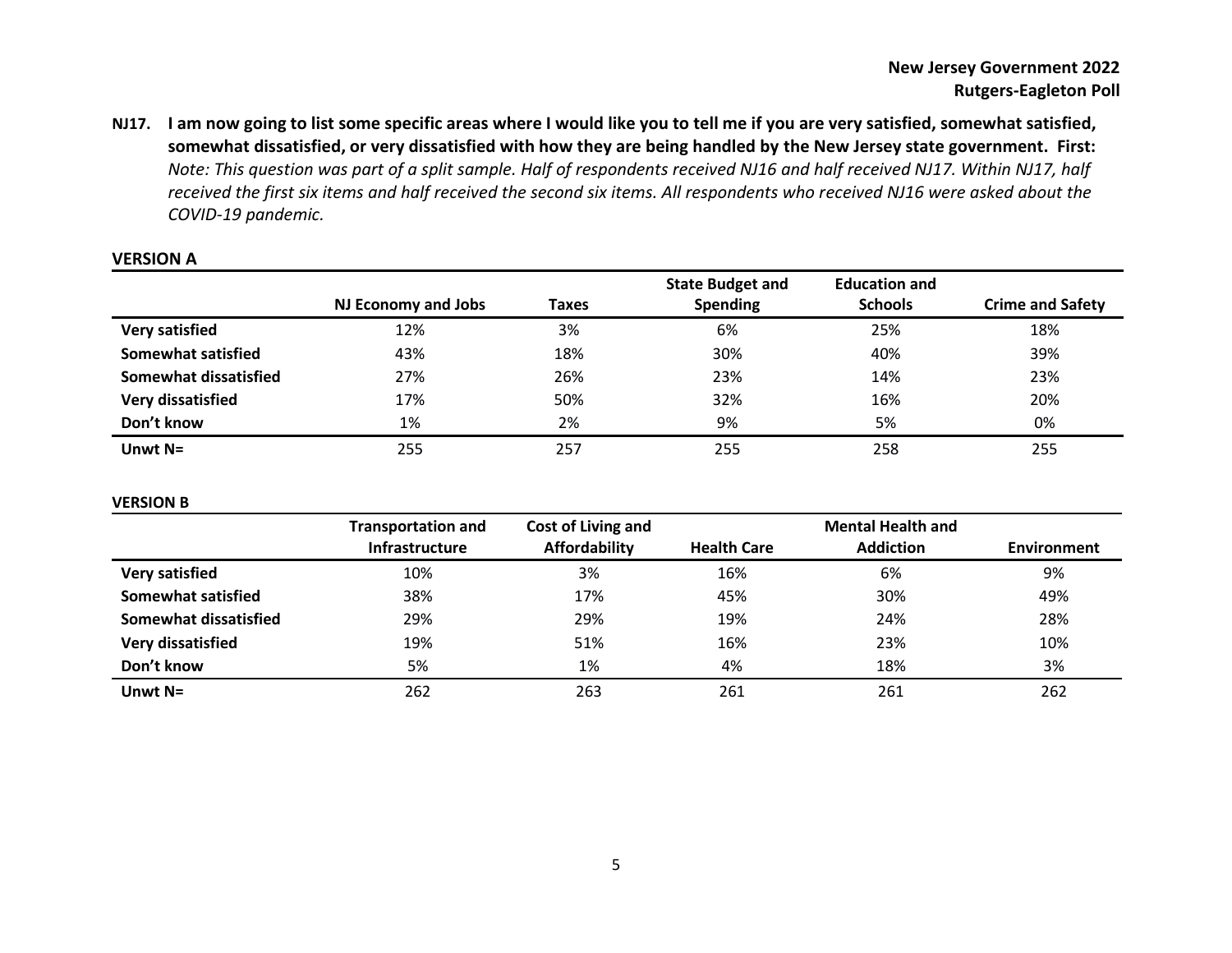# **ALL RESPONDENTS**

## **COVID-19 Pandemic**

| Very satisfied            | 22% |
|---------------------------|-----|
| <b>Somewhat satisfied</b> | 32% |
| Somewhat dissatisfied     | 19% |
| <b>Very dissatisfied</b>  | 26% |
| Don't know                | 1%  |
| Unweighted N=             | 518 |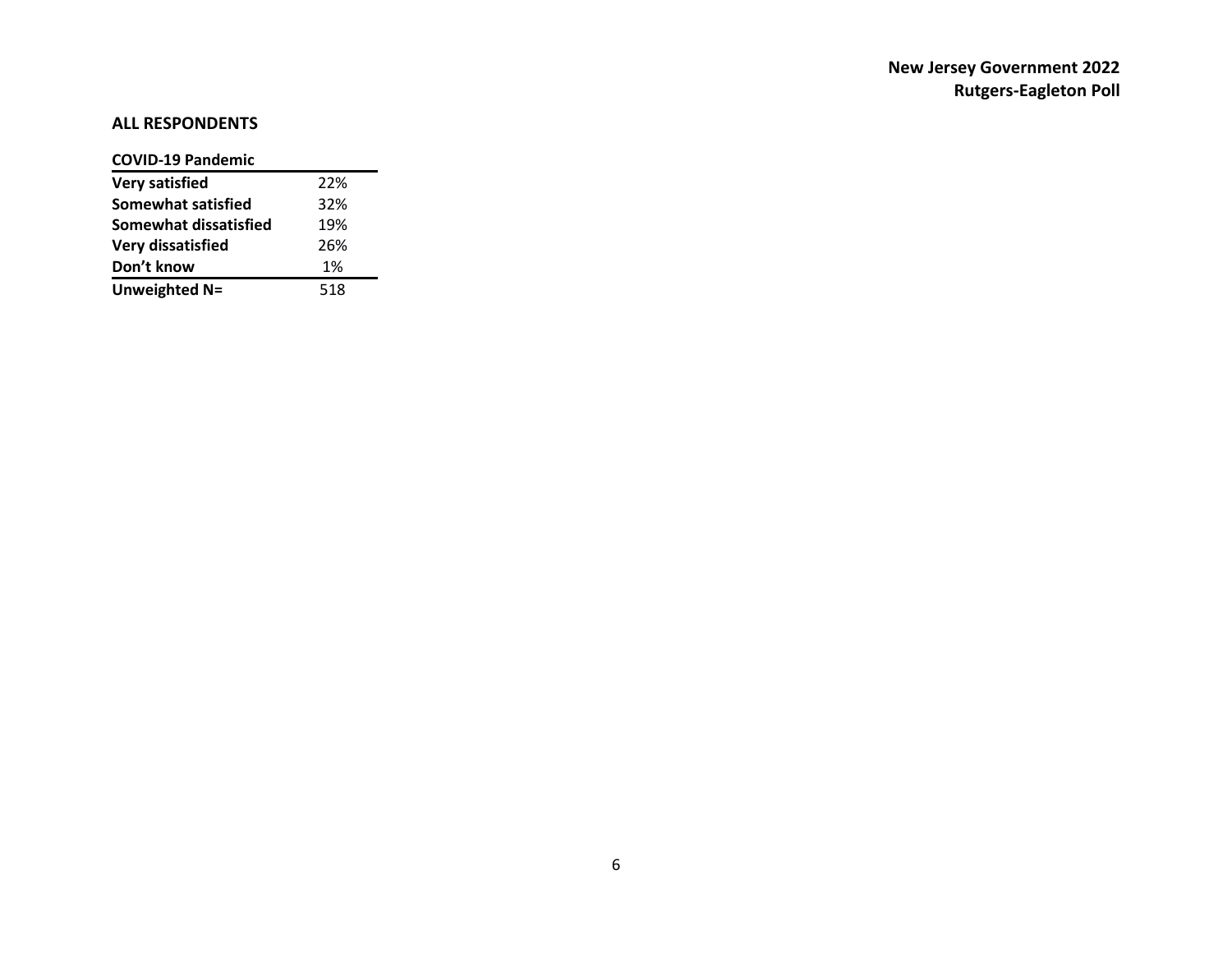## **Methodology**

 $\overline{a}$ 

The Rutgers-Eagleton Poll was conducted by telephone using live interviewers February 25 – March 4, 2022, with a scientifically selected random sample of 1,044 New Jersey adults, 18 or older. Persons without a telephone could not be included in the random selection process. Respondents within a household are selected by asking randomly for the youngest adult male or female currently available. If the named gender is not available, the youngest adult of the other gender is interviewed. This poll included 255 adults reached on a landline phone and 789 adults reached on a cell phone, all acquired through random digit dialing. Distribution of phone use in this sample is:

|                         | <b>Individual</b> | Household |
|-------------------------|-------------------|-----------|
| <b>Cell Only</b>        | 51%               | 51%       |
| <b>Dual Use</b>         | 25%               | 25%       |
| Dual Use, Reached on LL | 23%               | 23%       |
| <b>Landline Only</b>    | 2%                | 1%        |

The data were weighted to be representative of the residential adult population of New Jersey. The weighting balances sample demographics to target population parameters. The sample is balanced, by form, to match parameters for sex, age, education, region, race/ethnicity and phone use. The sex, age, education, race/ethnicity and region parameters were derived from 2019 American Community Survey PUMS data. The phone use parameter was derived from estimates provided by the National Health Interview Survey Early Release Program.<sup>1</sup>

Weighting was done in two stages. The first stage of weighting corrects for different probabilities of selection across the RDD samples associated with the number of adults in each household and each respondent's telephone usage patterns. This adjustment also accounts for the overlapping landline and cell sample frames and the relative sizes of each frame and each sample. $2$ 

The second stage of weighting balances sample demographics, by form, to match target population benchmarks. This weighting was accomplished using SPSSINC RAKE, an SPSS extension module that simultaneously balances the distributions of all variables using the GENLOG procedure. Weights were trimmed to prevent individual interviews from having too much influence on survey estimates. The use of these weights in statistical analysis ensures that the demographic characteristics of the sample closely approximate the demographic characteristics of the target population.

A series of weight variables was computed. One weight for estimates based on the total sample (weight), plus separate weights for each of the different split samples.

Post-data collection statistical adjustments require analysis procedures that reflect departures from simple random sampling. We calculate the effects of these design features so that an appropriate adjustment can be incorporated into tests of statistical significance when using these data. The so-called "design effect" or *deff* represents the loss in statistical efficiency that results from a disproportionate

 $1$  NCHS, National Health Interview Survey, 2017–2019; U.S. Census Bureau, American Community Survey, 2017– 2019.

 $^2$  Buskirk, T. D., & Best, J. (2012). Venn Diagrams, Probability 101 and Sampling Weights Computed for Dual Frame Telephone RDD Designs. Journal of Statistics and Mathematics, 15, 3696-3710.